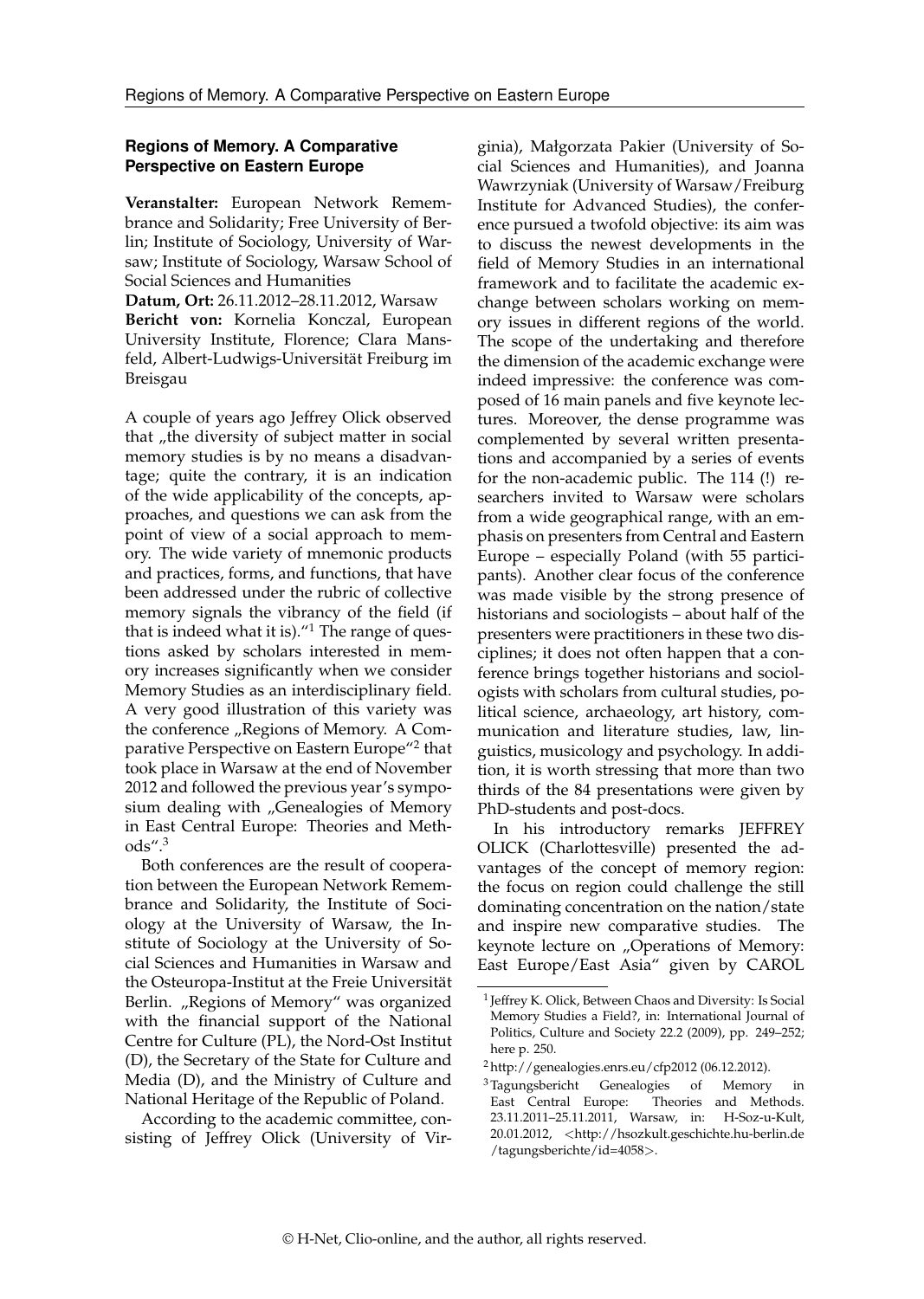GLUCK (New York) demonstrated how productive this perspective can be. Drawing examples from Japan, China and Korea she traced the processes of construction and transformation of post-war heroic narratives. As for the second, Gluck stressed two powerful factors: bottom-up movements questioning the hitherto dominant interpretations of the past and the impact of external factors on rethinking one's own history and memory. The negotiation of memory narratives was also addressed by DIRK MOSES (Florence). His keynote lecture dealt with "Terrorized Histories and Cosmopolitan Futures" pertaining to the discourse on genocide. Moses introduced the concept of partisan memories, i.e. fighting and one-sided interpretations of the past, in order to demonstrate some similarities between the double genocide thesis in Eastern Europe and the idea of the uniqueness of Holocaust. His account was a plea for the decolonization of memories and a mutual learning process.

Inspired by a publication of the Polish historian Oscar Halecki from 1950 (The Limits and Divisions of European history) STEFAN TROEBST (Leipzig) explored different models of regional divisions in Europe stressing some appealing parallels between Halecki's model of different historically shaped regions and today's settings in European cultures of remembrance. Another perspective on memory opened the keynote lecture by GYANENDRA PANDEY (Atlanta) who presented two unorthodox women's memoirs: the first, written by an African-American woman from Georgia (USA), represents an interesting source of information about the 1960s and the civil rights movement; the second was the work of a Dalit women from Western India chronicling her life and the liberation movement of the ex-untouchables. Instead of regions of memory Pandey proposed the concept of realms that, he argued, better captures the cultural and political dimensions of memory.

The problems addressed in the keynote lectures reflect quite well the most important keywords of the 84 presentations. As all topics were related to the 20th and 21st centuries, it is not surprising that so many presenters dealt with four issues that, in our opinion, constitute the core of the conference programme: instances of mass violence; victims and trauma; the quest for recognition or legitimation; and modes of collective, above all political and social, appropriation of the past. In other words, the symposium was focused on conflicts and discursive struggles over their meaning(s) and interpretation(s). Particularly thought-provoking were presentations from sessions dealing with "Memory in the historical space of violence" and "Spatial frames of remembrance: reframing the national."[4](#page-1-0) An overview of all the panels of the conference show that scholars working on memory are primarily interested in wartime and post-war histories, genocides and expulsions, the politics and legacies of totalitarianisms as well as memories of minorities. Not addressed, however, were issues considering the history and memory of colonisation and links between collective memories and religion. Another insight comes from the focus on the not too distant past, i.e. the history of the 'short' 20th century and recent developments, which suggests that previous periods are less stimulating for scholars interested in memory.

The main question, however, that should be asked after the conference pertains to the promise made in its title: what have we learned about the history of memory in East Central Europe in the light of other regions of the world? What are the specific features of the cultures of remembrance in this European region? Are there any? The Warsaw conference provided a very appropriate framework for a serious reflection on these questions. Suffice to say that about one quarter of the presentations and lectures were based on comparisons. Furthermore, roughly 60 per cent of them dealt with topics concerning Central-Eastern Europe – especially Poland, Romania and Ukraine. The remainder were related to other regions of the world: not only Western Europe but also Latin America, Africa and Asia – in this case especially Southeast Asia. It is striking, however, that despite the participation of several scholars from the USA and Canada, Northern America as a region of memory was absent in the conference

<span id="page-1-0"></span><sup>4</sup> Video recording of the presentations and keynote lectures are available online on the homepage of the project: [http://genealogies.enrs.eu](http://genealogies.enrs.eu/) (26.02.2013).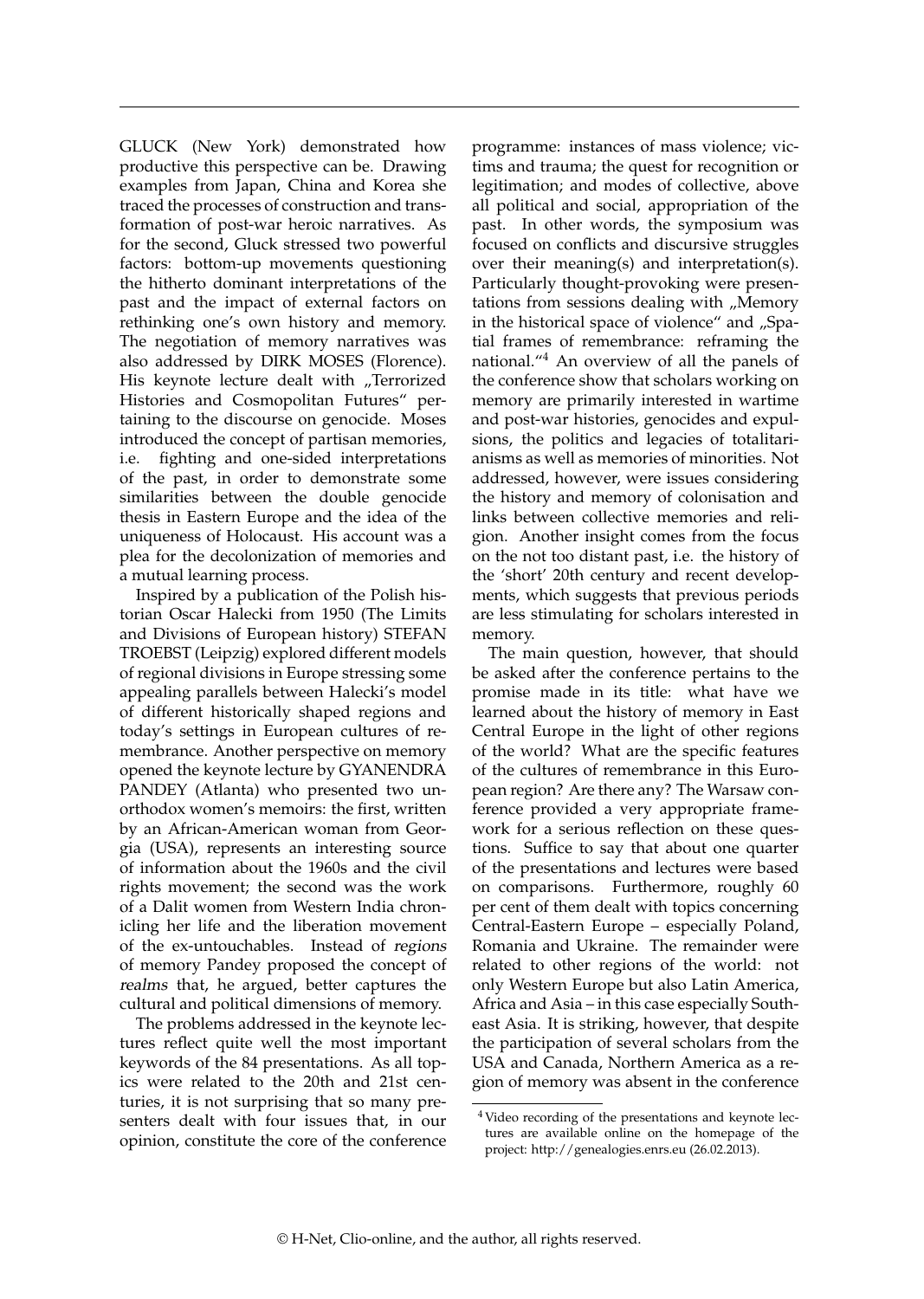programme as well as in the discussions. Be this as it may, the strong focus on comparisons on the one hand and the wide geographical scope of problems addressed during the conference on the other, constituted particularly good preconditions for a regional approach to memory. Although the overall "Comparative Perspective on Eastern Europe" was discussed only in a few statements, the conference provided many interesting mid-range insights as for the specificity of memory issues in this part of Europe. The longstanding tradition and high density of otherness in East-Central Europe<sup>[5](#page-2-0)</sup> and its painful historical experiences located "between Hitler and Stalin<sup>"[6](#page-2-1)</sup> constitute a specific cultural, social and political setting. However, case studies from other – often very distant – regions of the world, for instance Japan, Indonesia or Rwanda, demonstrate that the Eastern European cultures of remembrance have fewer peculiarities as we sometimes tend to imagine. That is to say that a comparative perspective on memory regions is yet another example of the truth of Marc Bloch's statement: the comparative approach prevents researchers from failing into a trap of exceptionalism.[7](#page-2-2)

Meanwhile many scholars have observed "that comparative history could profit from the results of transfer history by becoming aware of the constructed nature of the units of comparisons and of their connections".[8](#page-2-3) Perhaps the next conference of the Warsaw project or some of the follow-up events could focus precisely on transfer and entanglements within the cultures of remembrance. This aspect was pointed out by ELIZABETH JELIN (Buenos Aires) in her keynote lecture on "Memories of State Repression: the Past in the Present in Latin America". Jelin stressed the strong interconnectedness of memory politics and memory culture in Latin America, going as far as thinking of a comparison as a not sufficient methodological approach.

The particularly valuable feature of the Warsaw project is the very fact that the first conference on "Genealogies of Memory" from 2011 inspired a series of memory-related events and workshops that took place in the last few months. They are a very good opportunity to discuss the latest developments in Memory Studies in a truly international and interdisciplinary context and to promote East Central European and particularly Polish research projects and traditions abroad. In this manner, over the course of time, the Warsaw initiative could become a kind of academic directory in the field of Memory Studies.

#### **Conference Overview**

Jan Rydel, Rafal Rogulski: European Network Remembrance & Solidarity

Jeffery Olick, Malgorzata Pakier, Joanna Wawrzyniak: Introduction to the Conference

### Keynote 1

Carol Gluck: Operations of Memory: East Europe/East Asia, Chair: Jeffery Olick

#### Keynote 2

Stefan Troebst: The Limits and Divisions of European Memory, Chair: Jan Rydel

#### Keynote 3

Elizabeth Jelin: Memories of State Repression: the Past in the Present in Latin America Chair: Burkhard Olschowsky

#### Keynote 4

Gyanendra Pandey: Realms of Memory – 'archived' and 'un-archived'; Chair: Slawomir Kapralski

# Keynote 5

Dirk Moses: Terrorized Histories and Cosmopolitan Futures: Decolonizing Memories in Global Context; Chair: Elzbieta Halas

## Panel 1a: Mapping Memory Regions Chair: Carol Gluck

Philippe Perchoc: How many European memory regions? Mapping EU memories Gregor Feindt, Rieke Schäfer: Mapping the se-

<span id="page-2-0"></span> $5$  "Ein besonders hervortretendes Kennzeichen der zentraleuropäischen Region war schon immer die Dichte von ,Fremdheiten', das heißt von Völkern, Sprachen, Kulturen und Regionen, die sich hier vorfand.", in: Moritz Csáky, Das Gedächtnis der Städte: Kulturelle Verflechtungen – Wien und die urbanen Milieus in Zentraleuropa, Wien 2010, p. 10.

<span id="page-2-1"></span><sup>6</sup> Timothy Snyder, Bloodlands: Europe between Hitler and Stalin. New York 2010.

<span id="page-2-2"></span><sup>7</sup> Marc Bloch, A contribution towards a comparative history of European Societies, in: Land and work in mediaeval Europe. Selected papers, London 1967, pp. 44–81.

<span id="page-2-3"></span> $8$  Heinz-Gerhard Haupt, Comparative history – a contested method." Historisk Tidskrift 4 (2007), pp. 697–716, here p. 712.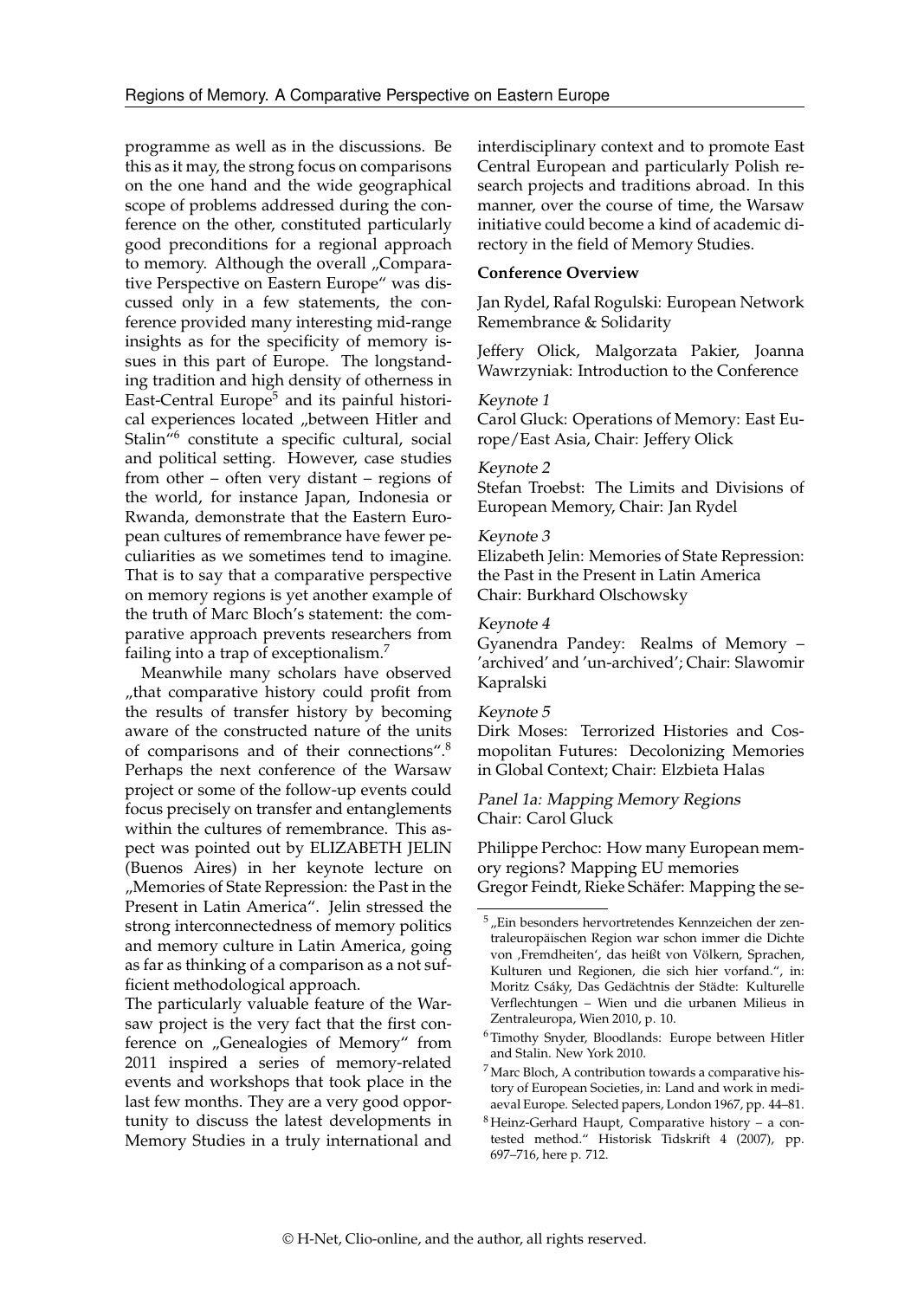mantics of "European Memory" Joanna Wawrzyniak: Beyond East and West: Eastern Europe & African historical consciousness: a scholar biography Malgorzata Wosinska: Established vs. emerging memory region: Reflections on genocide memory in Poland and Rwanda Written presentation: Marco Siddi: Russia and the forging of memory and identity in Europe Discussant: Stefan Troebst

Panel 1b: Memories of Eastern Europe: Theoretical approaches Chair: Gertrud Pickhan

Alexey Vasilyev: Repressed pain vs. reserved memory: specifics of nationalism studies in the Eastern Europe as reflection of traumatic historical experience

Marta Karkowska: Counter-memory, alternative memory and violence in the Polish research on the social aspects of memory

Katarzyna Szalewska: Reception of 'memory studies' in Poland (in Polish)

Andrzej Szpocinski: The three-dimensional conception of the social memory as a starting point for comparative studies Discussant: Jeffery Olick

Panel 2a: Memory in the historical space of violence: The ideological beginnings of the 20th century

Chair: Marcin Kula

Maciej Górny: "The Hun at Work". Atrocities and memory (in Polish)

Stephen Scala: Remembrance and rupture: memory as motor and mirror of the Socialist-Communist split in interwar Poland

Anna Zalewska: Diffused memory of the WWI gasscapes (1914 2014). How to use without abuse the results of archaeological studies for the design of memorial landscapes? (in Polish)

Seda Özdemir: Contemporary Armenian novelists in Turkey: The literary representation of Armenian collective memory

Written presentation:

Catalin Turliuc: Games within frontiers: Memory and Citizenship in Interwar Romania

Discussant: Dariusz Stola

Panel 2b: Spatial frames of remembrance: Displacement and memory (1) Chair: Katharine McGregor

Irene Sywenky: History, trauma, and spatial imagination: A comparative perspective Olesya Khromeychuk: The construction and re-construction of the 'historical truth' and memory of the Waffen SS 'Galicia' Division in

Ukraine and the diaspora

Ekaterine Pirtskhalava: Muslim Meskhetians (Meskhetian Turks) from 1944 to nowadays

Judy Brown: Home away from home(land): local memory politics and 'national' activism among the Crimean Tatars of Sevastopol

Written presentations:

Anna Wylegala: The missing 'Others': comparative study of the memory of the ethnic violence in Poland and Ukraine

Joanna Cukras-Stelagowska, Jakub Stelagowski: German-Polish common religious heritage in social reflection

Victoria Dunaeva: Memory and Survival during the Socialist period. Case of Old Believers in Siberia (Russia) and in northeastern region of Poland – comparative analysis Discussant: Slawomir Kapralski

Panel 3a: Memory in the historical space of violence: Authoritarian regimes: Official narratives

Chair: Valerie Rosoux

Adriana Decu: The aftermath of dissident reeducation: a comparative approach of Romania's 'Pitesti phenomenon' and the Chinese labor camps

Éva Tulipán: 'Counter-memory'. The official representation of the 1956 Hungarian revolution before 1989

Rachel Joyce: The solidification of conflict memory in Sri Lanka

Mustafa Menshawy: War of memories, memories of war in Mubarak's downfall

Discussant: Carol Gluck

Panel 3b: Spatial frames of remembrance: Displacement and memory (2) Chair: Jenny Wüstenberg

Ewa Nowicka: Civil war and evacuation in the biographical memory of Greek repatriates from Poland (in Polish)

Malgorzata Glowacka-Grajper: Diaspora in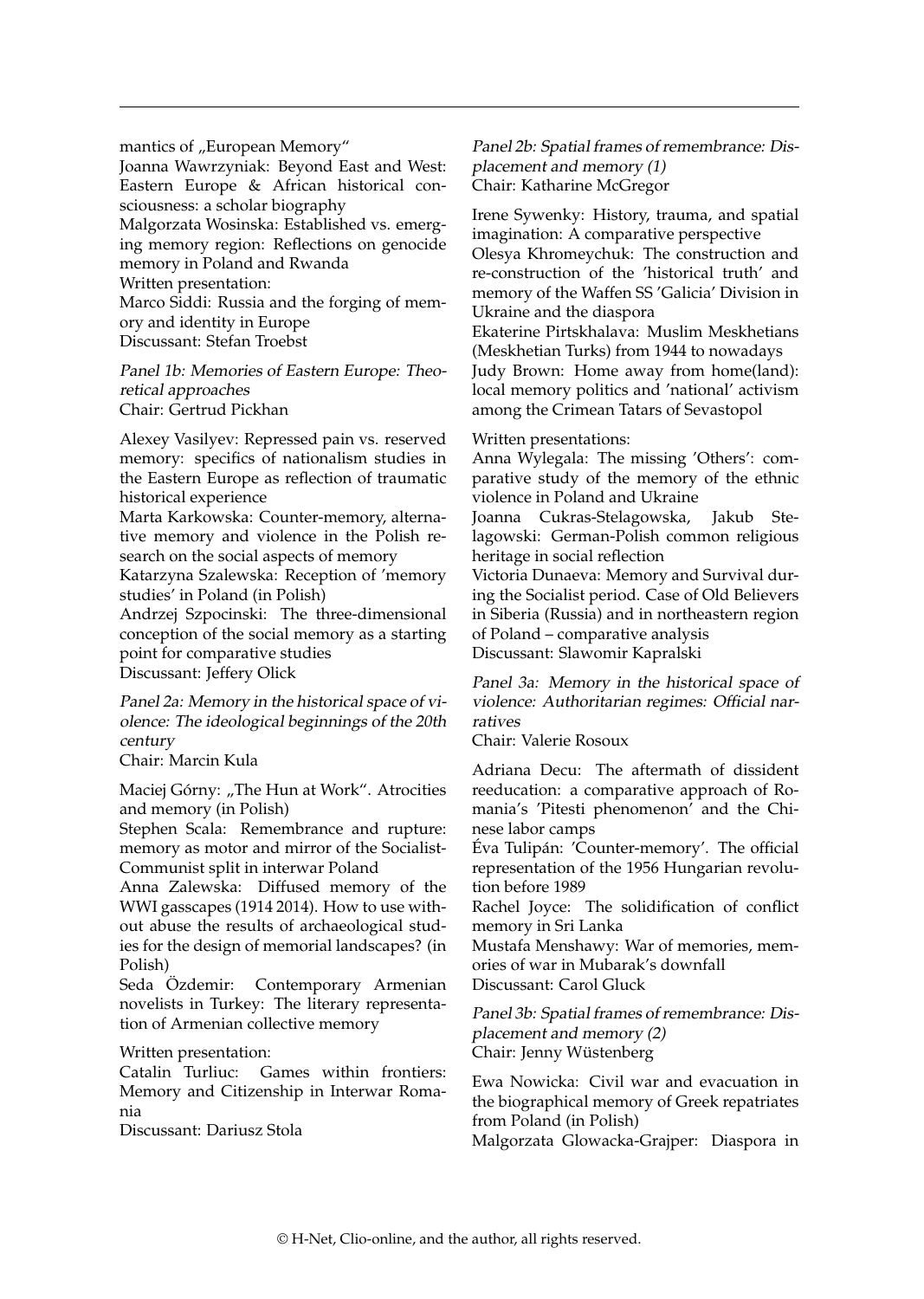the homeland? Memories of resettlements from the former Kresy of the Second Polish Republic in contemporary Poland (in Polish) Kamila Dabrowska: Not-experienced extermination and experienced expulsion. The post-memory of the Holocaust, the memory of exclusion and the process of creating identities in Polish memory places among post-war Jewish emigrants.

Claudia Draganoiu: The long way to Ithaca: the exiles are coming Home

Written presentations:

Mariusz Kalczewiak: Jewish experience of violence in dictatorial Argentina

Wiktoria Kudela-Swiatek: "Distant Sibirans" Polish scientific discourse about the Kazakhstani Pole's biographical narratives Discussant: Slawomir Lodzinski

Panel 4a: Memory in the historical space of violence: Authoritarian regimes: Counter memories

Chair: Elizabeth Jelin

Yana Yancheva: Remembering agricultural collectivization in Bulgaria. A comparative analysis of different viewpoints

Shaban Darakch: Hidden stories of Bulgarian Mohammedans

Slawomir Kapralski: Memories of East European Roma. Between encapsulation, homogenization, and proliferation of memory-scapes

Written presentation:

Waldemar Urbanik: Memory of martial law. Guards and prisoners of oblivion (in Polish) Discussant: Dirk Moses

Panel 4b: Spatial frames of remembrance: Region as a figure of memory Chair: Joanna Kurczewska

Csaba G. Kiss: Gömör/Gemem: region in the Slovak-Hungarian borderlands (in Polish)

Olimpia Dragouni: "Famous Macedonia" the commemoration of the region in 20th century Greece

Oleksii Polegkyi: Historical narrative discourse of WWII in Ukraine in the context of "Russian world"

Piotr Chmiel: An Italian foreground of the "new" Europe. Some remarks of

Clausio Magris and Paolo Rumiz on the Eastern part of the continent and its historical legacy of the 20th century (in Polish) Discussant: Piotr Kwiatkowski

Panel 5a: Memory in the historical space of violence: Transitions: The challenges of democracy and the market Chair: Tadeusz Szawiel

Berta Jozsef: Between violence and remembrance - negative memory in post-colonial and post-authoritarian societies: Indonesia´s example

Uladzislau Belavusau: Law or politics of memory in Central and Eastern Europe?

Florentina Dobre: Remembering communist persecutions: A comparative study of Romanian and Bulgarian politics of memory

Matthias I. Köhler: Lost in Transition. "Post-Authoritarian" identity and the memory of "authoritarian" violence<br>Anna Mlynarska-Sob

Mlynarska-Sobaczewska, Adam Czarnota: Law between Mnemosyne and Lethe. Collective memories and constitutional identities in Central-Eastern Europe

Written presentation:

Alina Hogea: Futures of the past: memory and identity in post-communist Romania Discussant: Tomasz Zarycki

Panel 5b: Spatial frames of remembrance: city as a memory scene Chair: Maria Lewicka

Piotr T. Kwiatkowski: The bombardment of a defenseless town. A study of memory and forgetting

Krystyna E. Siellawa-Kolbowska: War after war. The WWII memorials as memory sites - the case of Warsaw

Ana Aceska: War memories and urban planning in the post-war divided city: the case of Mostar, Bosnia-Herzegovina

Jenny Wüstenberg: Civil society activists and clashing memories in post-wall Berlin

Katarzyna Sztop-Rutkowska, Maciej Bialous: The processes of collective memory in culturally diverse cities on the example of Bialystok and Lublin

Written presentation:

Marcin Napiórkowski: The Warsaw Rising of the Death. Mourning and Melancholia in Post-War Warsaw

Discussant: Magdalena Saryusz-Wolska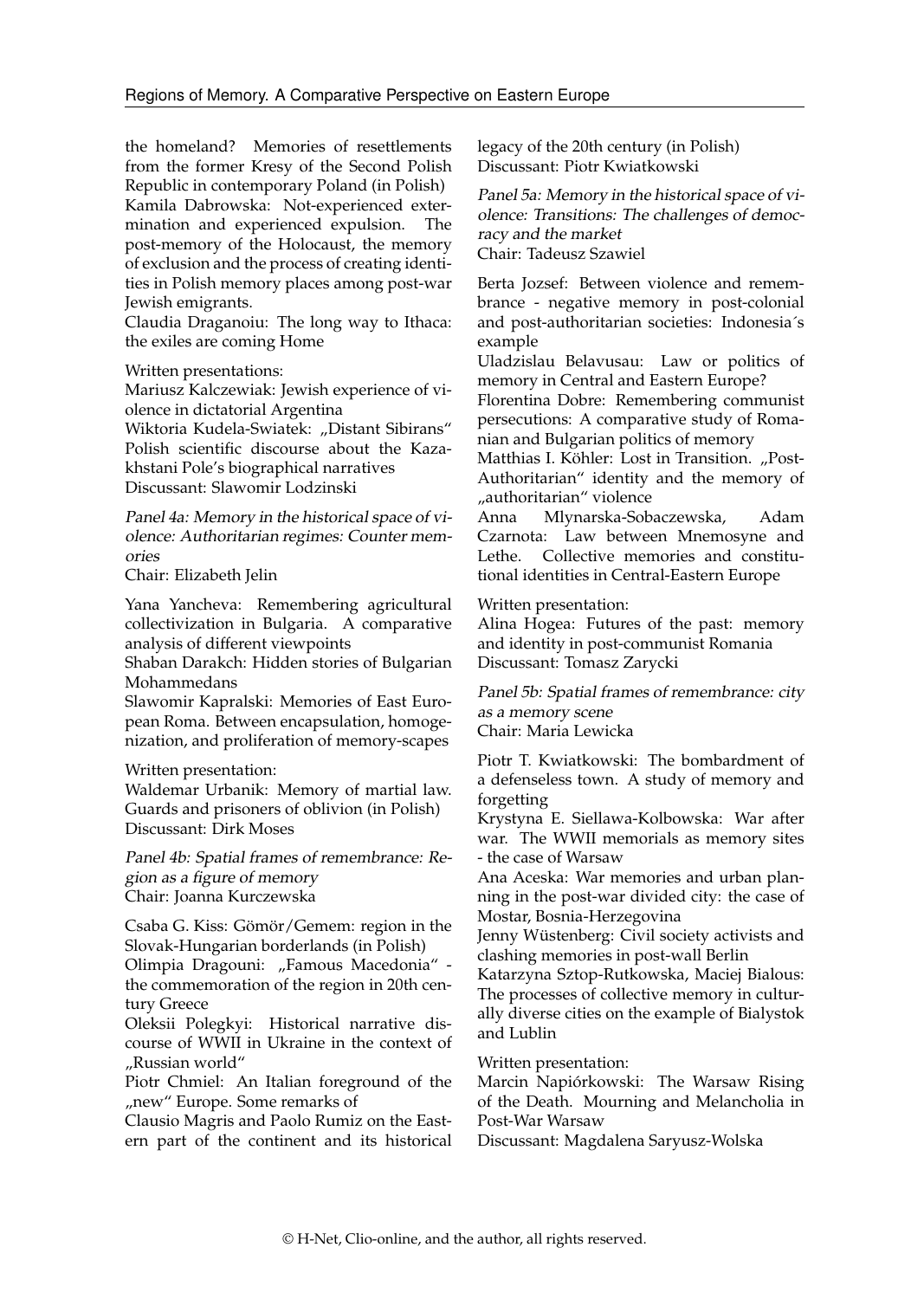Panel 6a: Memory in the historical space of violence: ambigous aftermaths Chair: Burkhard Olschowsky

Karine Ramondy: The Democratic Republic of Congo, lands of violence: "afterschocks" of Patrice Lumumba's murder

Dragos Petrescu: Bloody events and contradictory truths: The revolutions of 1989 and the "Rashomon Effect"

Lucia Popa: Post-communist artistic memorialization: the portraits of Ceausescu

Nadiya Trach: Chornobyl as a concept in Ukrainian collective memory

Discussant: Valerie Rosoux

Panel 6b: Spatial frames of remembrance: Reframing the national

Chair: Malgorzata Pakier

Gal Hermoni, Udi Lebel: Penetrating the 'Remembrance Day' Playlist: music and the localization of memory

Agnieszka Topolska: "Musik macht frei": West-Eastern Divan Orchestra

Mayhill C. Fowler: A social history of post-Soviet Arts: theater and trauma in Poland and Ukraine

Stephenie Young: The forensics of memorialization in post-war Balkan photography

Written presentation:

Olga Barbasiewicz: Monuments, places of remembrance and foreign policy making. The case of Japan and United States. Japanese perspective.

Discussant: Katharine McGregor

Panel 7a: Memory in the historical space of violence: Justice, acknowledgement, compensation(1)

Chair: Jeffery Olick

Katharine McGregor: The struggle over memories of the 1965-68 mass violence in Indonesia

Valerie Rosoux: Memory versus reconciliation. The limits of a fairy-tale

Luis Tsukayama Cisneros: How do memory, ideology and national identity discourse relate? Reactions to the Peruvian Truth Commission

Maria Mälksoo: Criminalizing Communism: Transnational Mnemopolitics in Europe

Written presentations:

Marcin Komosa: Institutionalized memory, institutionalized truth

Sokol Lleshi: We are not like them: continuous modernity in East Central Europe's institutional memory production after the fall of communism

disscussant: Lutz Niethammer

Panel 7b: Framing the future: Education Chair: Dirk Moses

Zlatko Bukac: Violence, war and endorphins: children popular culture during civil war in Croatia

Tamara Pavasovic Trost: Rewriting history in Southeast Europe: A processual analysis of remembering and forgetting

Borislava Manojlovic: Dealing with contentious past: memory and education in postconflict Croatia

Jolanta Ambrosewicz-Jacobs: National histories and identities in education about the Holocaust in post-1989 Poland and the wider world

Discussant: Nobuya Hashimoto

Panel 8a: Memory in the historical space of violence: Justice, acknowledgement, compensation(2)

Chair: Anna Horolets

Stephanie Benzaquen: The memory of the Khmer Rouge regime in Cambodia

Gyunghee Park: Politicized Traumas: the Transformation of 'Comfort Women' Memory as a Memory of Injustice

Piotr Filipkowski: German compensation payments and differentiated memories of the World War II

Stanislawa Trebunia-Staszel: Memory of the Germans anthropological and racial research among Polish Highlanders during WWII (in Polish)

Written presentation:

Joanna Szymoniczek: German cemeteries of World War II in Eastern and Central Europe Discussant: Maciej Bugajewski

Panel 8b: Framing the future: Art & public sphere

Chair: Marie-Claire Lavabre

Katarzyna Bojarska: When Absence Becomes Loss and Other Fables. Artistic and literary solutions for confronting and shaping collec